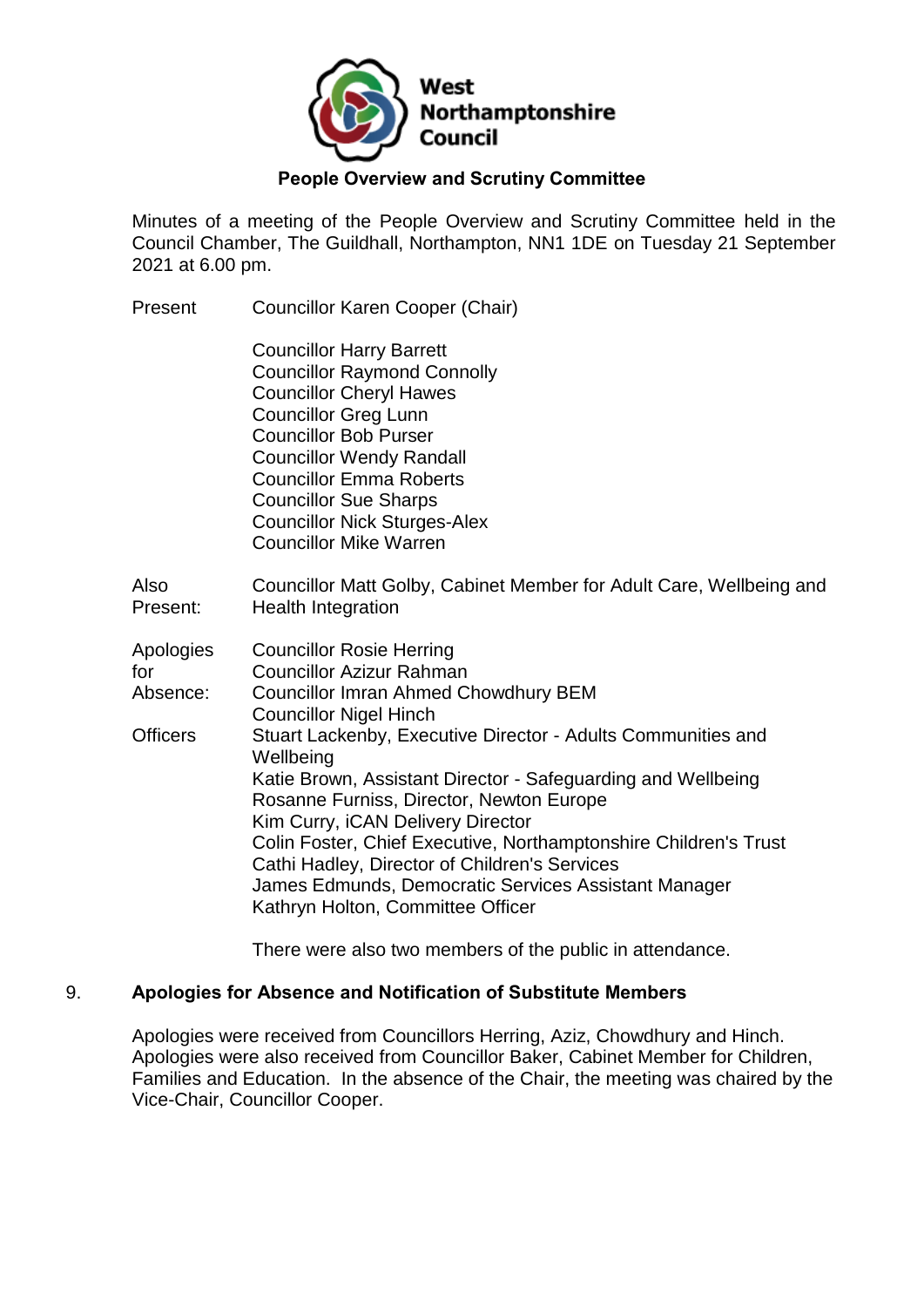The Democratic Services Assistant Manager reported that there had been a change in committee membership: Councillor Fiona Cole had been replaced by Councillor Raymond Connolly. The Chair welcomed Councillor Connolly to the Committee.

### 10. **Declarations of Interest**

Councillor Sturges-Alex declared in relation to the agenda item on Children's Services Performance that he was a foster carer working for Northamptonshire Children's Trust (NCT).

Councillor Roberts declared in relation to the agenda item on the West Northamptonshire Anti-Poverty Strategy that she was Chair of Food and Far Cotton (foodbank).

### 11. **Notification of requests from Members of the Public to address the Meeting**

A request had been received from Mr Robin Burgess, Chief Executive of the Hope Group, to address the meeting in respect of the agenda item on the West Northamptonshire Anti-Poverty Strategy.

#### 12. **Minutes**

A member questioned that the minutes of the previous Committee meeting did not attribute comments to individual members, which would be helpful. The Democratic Services Assistant Manager advised that West Northamptonshire Council (WNC)'s corporate style for minutes was still evolving and was currently the subject of work by Democratic Services.

RESOLVED that: the People Overview and Scrutiny Committee:

- a) Agreed the minutes of the People Overview and Scrutiny Committee meeting on 20<sup>th</sup> July 2021, subject to the following amendments to Minute 8 (Development of the People Overview and Scrutiny Committee Work Programme 2021/2022):
	- The addition of a reference to concerns raised by Councillor Emma Roberts during discussion regarding under-utilisation of the Disabled Facilities Grant in Northampton in 2020/2021 and the potential impact of this on residents.
	- The addition of youth provision and youth space to the list of items identified as potential areas for inclusion in the Committee's longer term work programme for 2021/2022.
- b) Requested to be provided with further information on the latest position regarding Disabled Facilities Grant utilisation.
- c) Recommended that minutes should attribute comments to individual councillors in future.

### 13. **Chair's Announcements**

There were no announcements from the Chair.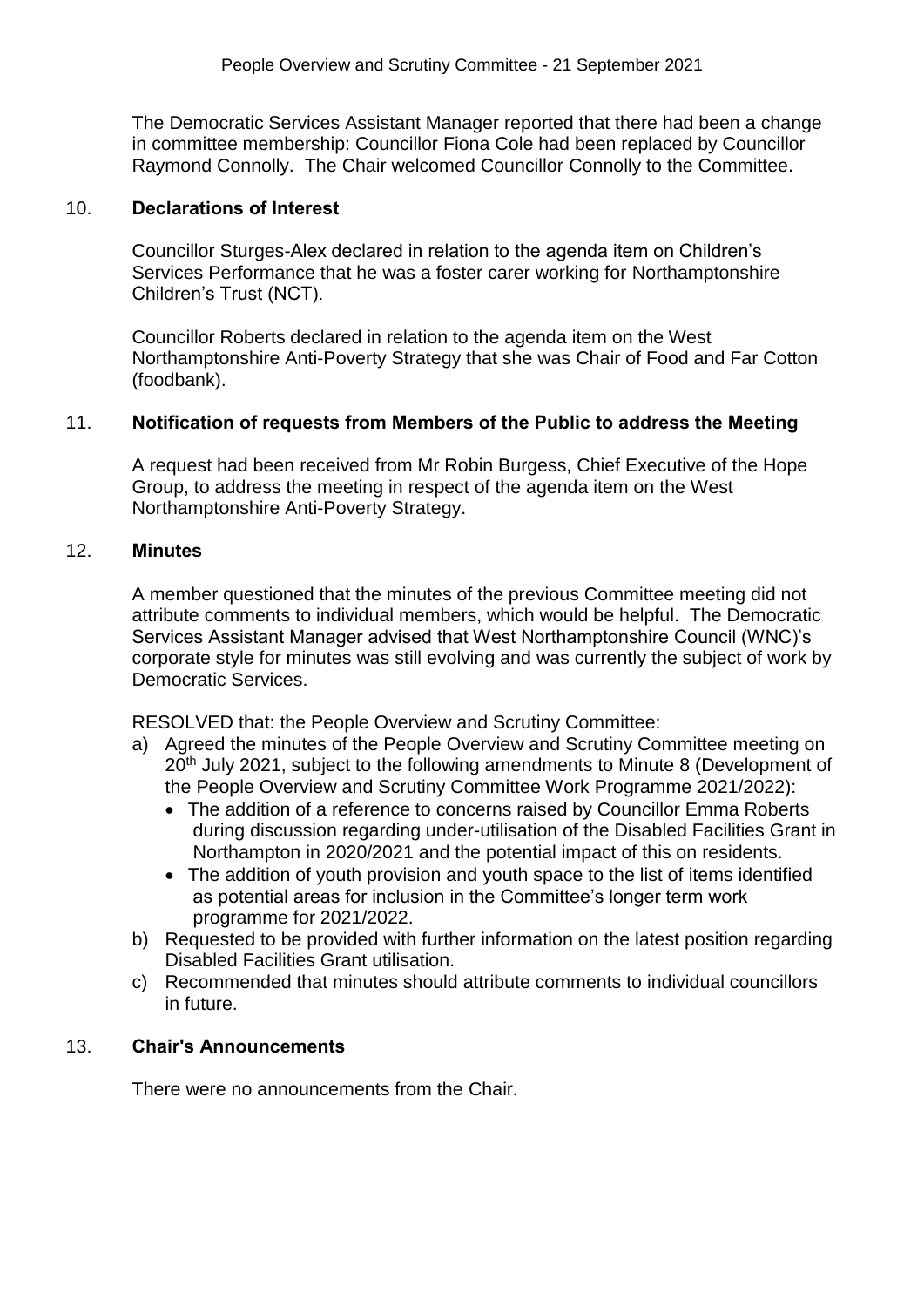### 14. **Integrated Care Across Northamptonshire (iCAN)**

The Executive Director - Adults, Communities and Wellbeing introduced the report, which gave an update on progress with the iCAN programme in particular areas identified by the Committee at its previous meeting.

The Director of Newton Europe outlined the development of the new Target Operating Model (TOM) for Adult Social Services in Northamptonshire, which provided the foundations for the iCAN programme. iCAN was one of the four major transformation programmes supporting development of Northamptonshire's Integrated Care System, recognising the need to provide effective frail and elderly care. There were opportunities to improve in this area and secure better outcomes.

The iCAN Delivery Director gave an overview of the benefits that the iCAN programme was intended to produce for service users in terms of maintaining independence and autonomy, for care staff and for the overall care system.

The Director of Newton Europe and the Executive Director - Adults, Communities and Wellbeing commented further on the outcomes that the iCAN programme should produce for WNC, highlighting the following points:

- There were clear opportunities for iCAN to produce financial benefits from reducing admissions to acute care and enabling people to remain independent. Up to £13.3m savings per year were anticipated by 2024.
- The TOM programme had already demonstrated a track record of achieving good outcomes from pursuing similar principles, which provided reassurance.
- The iCAN programme would include strong quality assurance and contract review processes. NHS England Improvement would be involved in contract review.
- The initial focus within iCAN was on supporting the response to winter pressures causing increased demands on acute care at admission and discharge stages. Work was being done to fast-track some iCAN measures.
- Some local authority areas were currently experiencing pressures on domiciliary care staff resulting in local social care staff needing to be redeployed. The iCAN programme provided a context of whole system working that would assist West Northamptonshire to plan for risks such as this.

The Committee considered the report and members raised points as follows:

- Concern was expressed at the number of areas of uncertainty that could affect the iCAN programme. It was highlighted that Voluntary and Community Sector (VCS) organisations in Daventry working with clinically vulnerable people had not yet received funding expected in May 2021.
- More people ended up in hospital because they could not see a GP and remained in hospital because of a lack of support available in the community after discharge. Carers were leaving the role to take better paid jobs. The iCAN programme looked positive but would it deliver the intended outcomes in practice.
- Concern was expressed that domiciliary care packages were reliant on delivery by care staff and it was questioned how the situation was managed if care visits were missed.
- The iCAN programme was a massive project to implement. The report seemed to be presenting a proposition as well as referring to previous work. The Committee should seek more information about actual progress with iCAN.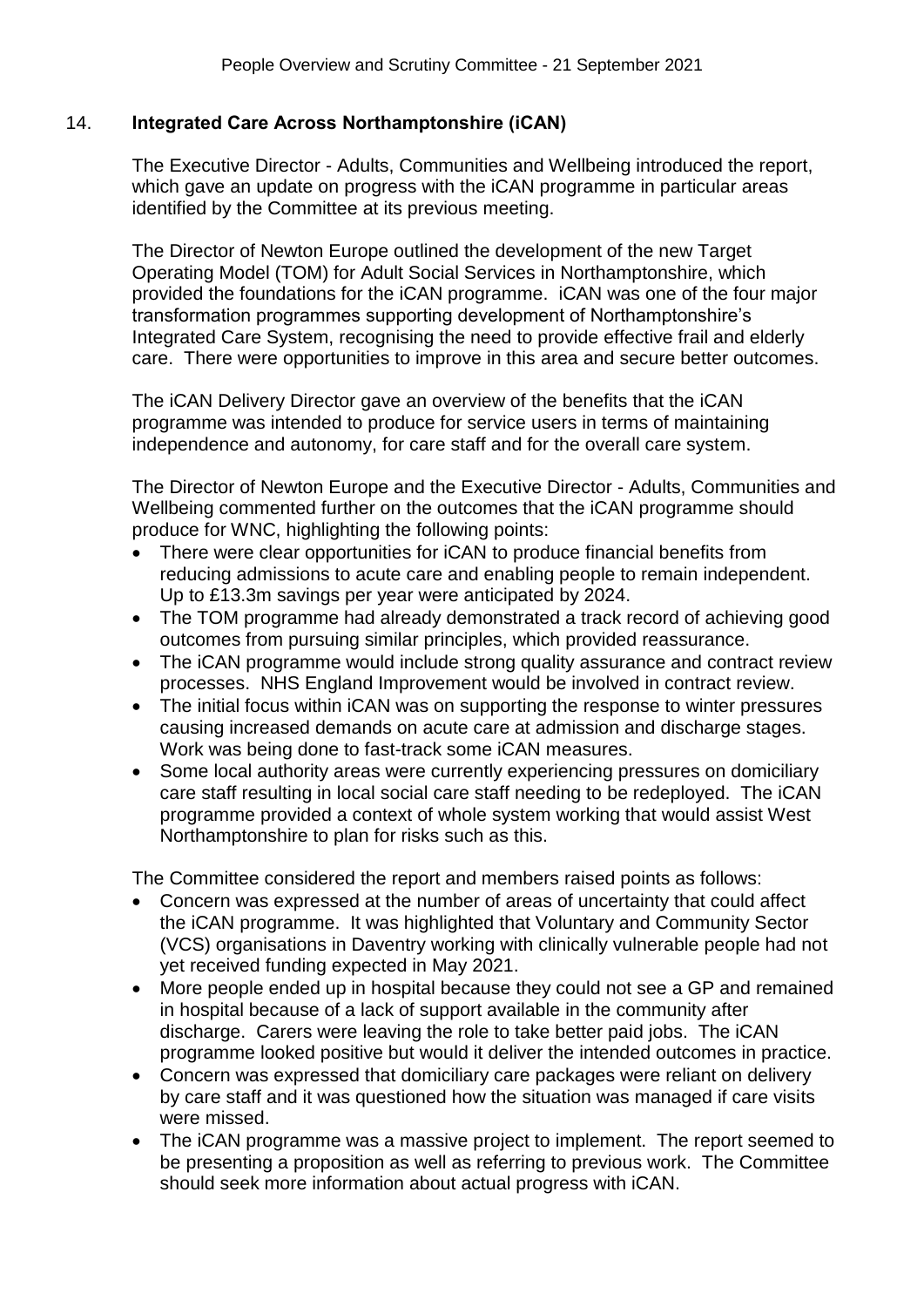- How was holistic care being implemented?
- The iCAN programme seemed to involve benefits for the NHS but increased costs for the local authority. Would reducing delayed transfers of care result in WNC having unsustainable costs?
- Concern was expressed regarding winter pressures this year and how far iCAN would contribute to addressing these.

The Executive Director - Adults, Communities and Wellbeing, the Director of Newton Europe and the Assistant Director - Safeguarding and Wellbeing made the following points in response:

- Funding for VCS groups would be provided by the end of that week. There had been a delay of around 6 months. It was difficult to quantify exactly as different funding streams were involved but it was acknowledged that WNC needed to resolve this matter.
- Issues that could affect service provision highlighted at the current meeting had been identified in work by Newton Europe. The iCAN programme was designed to address these.
- It was recognised that the care market was currently very volatile, particularly given that other jobs paid more and carers were required to be vaccinated against COVID-19. The iCAN programme would not solve these problems but would help.
- Domiciliary care staff causing issues were in a minority. Missing out a care visit was a safeguarding issue and WNC and the Care Quality Commission should be notified. This would trigger a visit to the organisation to look at the structures and interventions in place. The vast majority of care providers used an electronic case monitoring system that logged when visits were made. WNC had good oversight of the delivery of care.
- The TOM programme had been operating for a year and would shortly be subject to its first annual review. The Committee could consider including this topic in its work programme. However, the fact that different organisations were involved would affect the information that could be shared.
- The design process for the iCAN programme would identify how holistic care would be implemented.
- The iCAN programme would produce a benefit for WNC not just for NHS bodies. Building community resilience would produce a benefit.
- The next winter was expected to be challenging. Mobilising the first part of the iCAN contract would assist in the response but iCAN could not address the situation alone: local service providers were developing a wider winter plan.

The Committee considered the potential to appoint a scrutiny panel to scrutinise progress with the delivery of the iCAN programme, which could be linked to the gateway points built into the contract.

The Cabinet Member for Adult Care, Wellbeing and Health Integration advised that he also wished to see the iCAN programme deliver the outcomes intended. He had confidence in Newton Europe: the iCAN contract was also structured to ensure that they were not paid until results were delivered. It was right for Overview and Scrutiny to seek ongoing reassurance about iCAN and he would be doing the same as Chair of the Health and Wellbeing Board.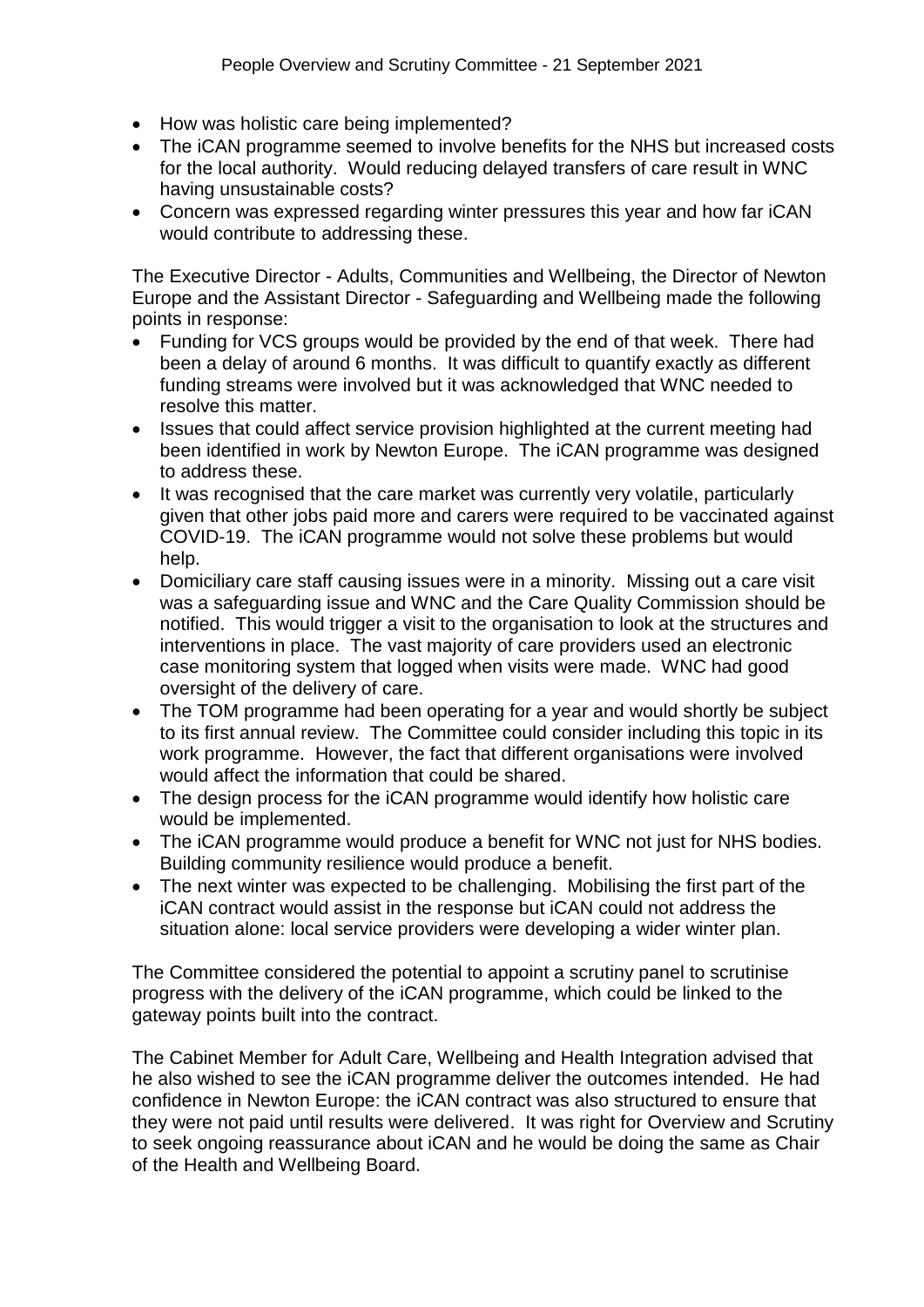RESOLVED that: the People Overview and Scrutiny Committee:

- a) Agreed to establish a task-and-finish panel to scrutinise the delivery of iCAN programme outcomes, linked to the gateway review points in the contract.
- b) Agreed that the task-and-finish panel should produce the scope for the scrutiny review, with input from the Executive Director Adults, Communities and Wellbeing.
- c) Agreed that the iCAN programme task-and-finish panel should consist of 7 councillors, made up of Councillors Emma Roberts (chair), Wendy Randall and Sue Sharps and others to be identified through an invitation to all non-executive councillors.

# 15. **West Northamptonshire Anti Poverty Strategy**

The Executive Director - Adults, Communities and Wellbeing introduced the report and highlighted the following points:

- There were 78,000 people in West Northamptonshire suffering with income deprivation, which demonstrated the impact it had.
- WNC would use a Poverty Truth Commission to support the development of its Anti-Poverty Strategy. This reflected the importance of local connections.
- A strategy workshop would take place on  $30<sup>th</sup>$  September 2021 to build understanding of the situation in West Northamptonshire.
- The Anti-Poverty Strategy should involve significant actions that would make a meaningful difference to people's lives.
- It was planned to take the Anti-Poverty Strategy to Council early in 2022. Combatting poverty should be a core ongoing focus for WNC.

The Cabinet Member for Adult Care, Wellbeing and Health Integration advised that taking meaningful action against poverty in all parts of the authority was a priority for the Administration. It was intended to identify best practice and reflect this in a Strategy that could be reported back on annually, to provide accountability.

Mr Robin Burgess, Chief Executive of the Hope Group, addressed the Committee and made the following points:

- He endorsed the development of an Anti-Poverty Strategy by WNC and the political commitment to doing this, particularly given prospective changes to Universal Credit.
- In practice VCS organisations often played a significant part in responding to poverty. In West Northamptonshire an alliance of 40 different groups was working in this field.
- He urged WNC to see the development of the Anti-Poverty Strategy as a co-production with the VCS and faith sectors, reflecting that they were sources of intelligence additional to the Poverty Truth Commission.

The Committee considered the report and members raised points as follows:

- The commitment to developing an effective Anti-Poverty Strategy heard from the Cabinet Member and Executive Director was welcome.
- Were VCS groups being invited to the strategy workshop?
- What responses to the Poverty Truth Commission had been received so far?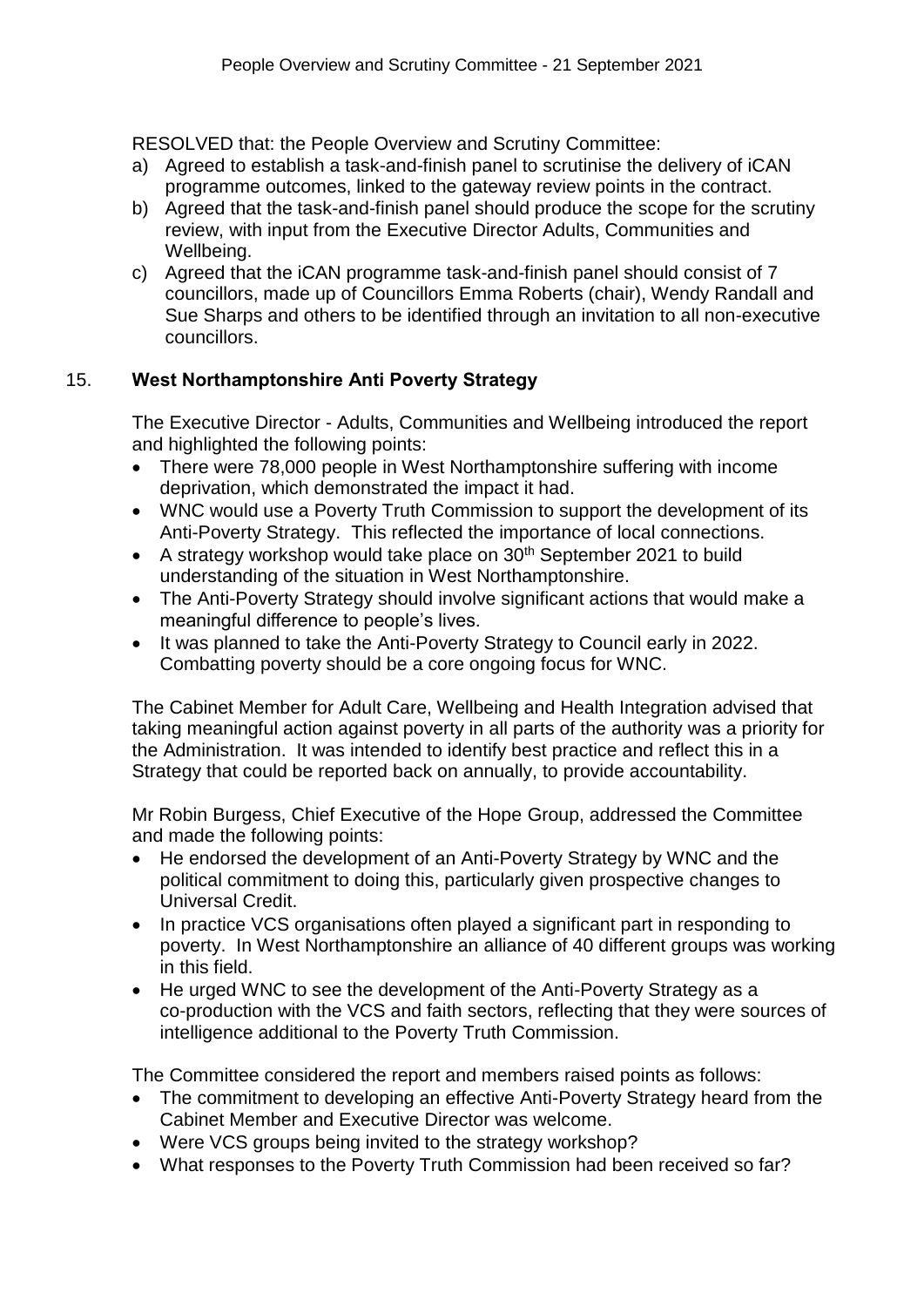- How should Overview and Scrutiny consider the Anti-Poverty Strategy in future to add value to it?
- The Committee might consider setting up a scrutiny panel in future on poverty. It might also revisit the response to the Northampton Borough Council scrutiny review on food poverty.
- WNC should ensure that it considered poverty in both rural and urban areas.
- It was welcome to see that the essential living costs that could contribute to poverty identified in the report included the cost of funerals.
- The Strategy should recognise that a person could have a job but not be able to afford to travel to work.

The Executive Director - Adults, Communities and Wellbeing made the following points in response:

- VCS groups had been invited to the strategy workshop.
- Information on the number of responses to the Poverty Truth Commission could be provided to the Committee.
- WNC should aim to produce an annual report on all adopted strategies, including the Anti-Poverty Strategy. Overview and Scrutiny would then be able to use these annual reports to review progress with delivery and the outcomes achieved.

RESOLVED that: the People Overview and Scrutiny Committee:

- a) Welcomed the update on development of the Anti-Poverty Strategy and the positive approach being taken by West Northamptonshire Council on this matter.
- b) Requested to be provided with further information on responses to the Poverty Truth Commission received so far.
- c) Requested to receive a further update on the Anti-Poverty Strategy at the first Committee meeting after the anticipated adoption of the Strategy in January 2022.

[The meeting was adjourned briefly at this point].

## 16. **Children's Services Performance**

The Chief Executive of Northamptonshire Children's Trust (NCT) gave an overview of the Ofsted monitoring visit in July 2021 on children who are the subject of child protection and child in need plans. He highlighted the following points:

- Ofsted had found that senior leaders, both officers and councillors, were maintaining a strong focus on improving practice, which was continuing to benefit children.
- Ofsted had been complimentary about the direction of travel in Northamptonshire, although further progress needed to be made.
- The monitoring visit recognised that more timely decisions were now being made in child protection cases, which had previously been an issue.
- The monitoring visit identified that the quality of social work was improving but still varied. This was a key area for improvement and current work sought to build on that started by the Director of Children's Services when at Northamptonshire County Council.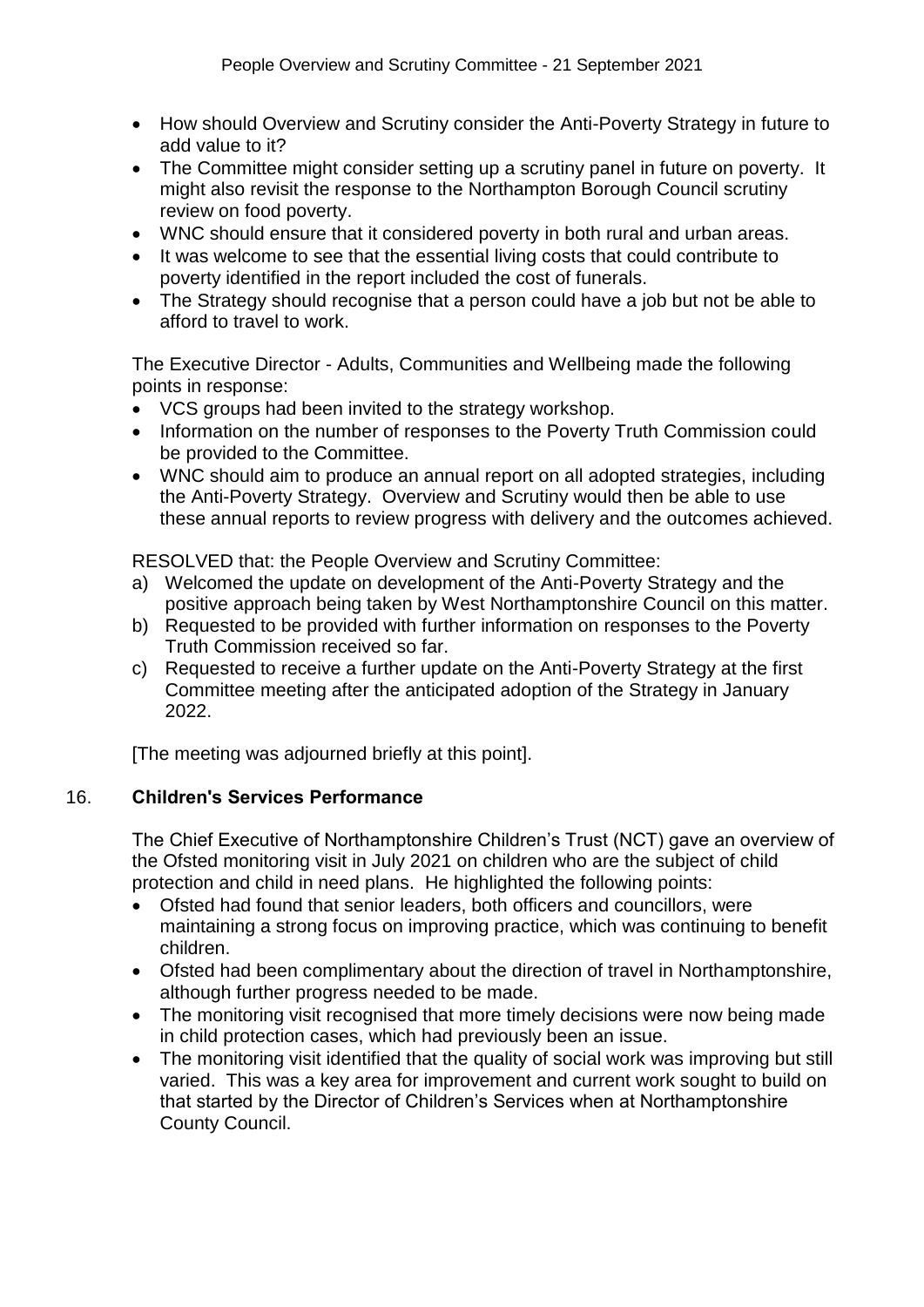- There were no surprises in the findings from the monitoring visit. This showed that the organisation knew itself well and would increase the trust that Ofsted put in it.
- It was expected that Ofsted would carry out a full inspection of children's services in Northamptonshire in summer 2022, resulting in a performance rating. Ofsted would then need to determine how it inspected West Northamptonshire and North Northamptonshire councils' services in future.

The Committee considered the report. Members generally welcomed the progress made with children's services under the current leadership, whilst recognising that improvement needed to be sustained. Members raised particular points as follows:

- What was Overview and Scrutiny's role in supporting further progress? It could potentially review key issues such as staff recruitment and retention and high caseloads, which directly affected the quality of provision.
- The government had proposed having social workers in schools. How was it anticipated that this approach would work?
- Following the inadequate Ofsted judgement in 2019 resources were being focussed on achieving improvements in the 2022 inspection but how would subsequent challenges be managed?
- Children's services needed to have good intelligence from those working on the frontline about approaches that were successful in different parts of the county as well as good engagement with schools. There were some excellent people working in the county and this should be made the standard.
- The Director of Children's Services and Chief Executive of NCT were encouraged to pursue a progressive, innovative approach with the aim of producing classleading children's services in Northamptonshire in 10 years.
- Northamptonshire still faced the challenge of having too many young people in the care system. What was being done to help to address this by recruiting foster carers and by avoiding young people coming into the care system when this was not the best option for them? The consistency of support for looked after children in schools could also be improved.
- How should multi-agency locality working be re-established and how could WNC support this?

The Chief Executive of NCT responded to points raised by councillors as follows:

- The NCT Improvement Plan areas identified as 'next steps' in the report could be a focus for future scrutiny.
- Northamptonshire's first priority was to reach the point where Ofsted considered that young people were safe. His professional view was that Northamptonshire would not get beyond a 'requires improvement' rating in the 2022 inspection. It would then effectively have another three years to continue to improve, with less intensive monitoring than at present. Current improvement actions would continue beyond 2022 where appropriate.
- There was a will to address the number of young people in the care system in Northamptonshire: the challenge was the scale of the task. Northamptonshire still needed to put in place an effective early help function. The lack of this had meant that opportunities to use low level support to prevent issues from escalating could not be taken, whilst schools perceived that making a referral to children's services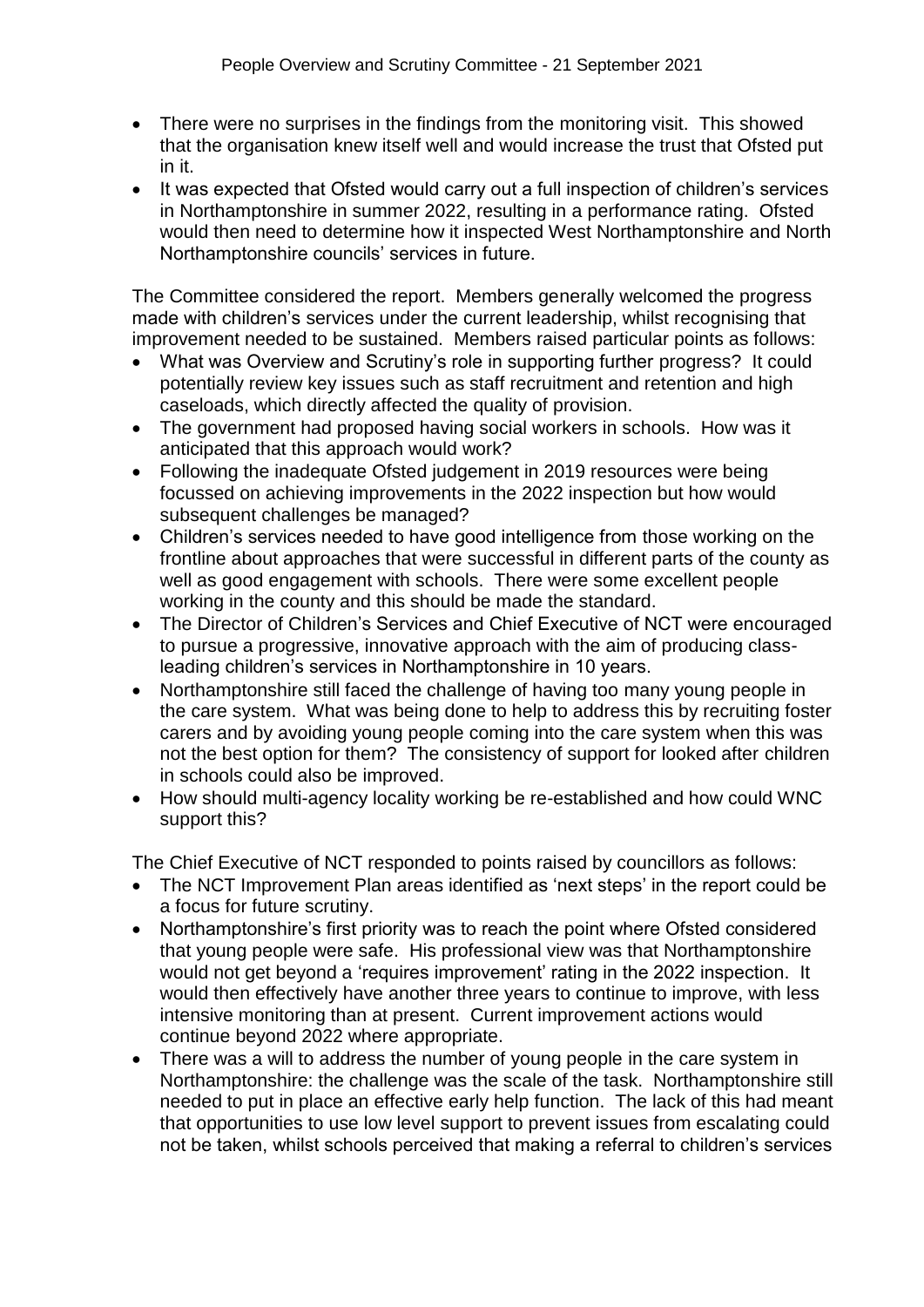was the only option open to them. Such referrals were unlikely to meet the criteria for statutory action, meaning that the situation would continue to worsen.

- Work was being done to improve the local offer to prospective foster carers and the support provided to them after they have taken on the role. This should include a contact point for foster carers experiencing day to day issues.
- The current discussion could help to support further improvement if it gave councillors confidence that the creation of NCT was not just a change in organisation. He had taken on the Chief Executive role to make a difference.

The Director of Children's Services responded to points raised by councillors as follows:

- There were arguments for and against putting social workers in schools. Some support should be available in schools, but the most effective approach could be for school staff members to refer issues to a family support team. Given national pressures around recruitment it was important that social workers were deployed to best effect and other staff used to provide support in schools when this would achieve the desired outcome.
- The relationship between local authorities and schools in the county did need to be built further. Work was being done towards establishing school clusters that would provide more of a platform for activity by NCT. Children's services needed to be accessible from the schools' perspective. Consistent senior leadership also helped to produce confidence.
- It could be productive to focus recruitment on social workers who had previously left Northamptonshire County Council, given that children's services could now offer stable and effective leadership, alongside previous positives.
- She could provide an item on the development of multi-agency locality working to a future Committee meeting. However, it was not planned to make changes immediately to reflect that Northamptonshire was still at a relatively early stage in the Improvement Plan as well as needing to deal with local government reorganisation and the impact of the COVID-19 pandemic.
- Councillors had a part to play in promoting a balanced view of children's services in Northamptonshire that recognised there were both positives and negatives. If councillors fed back to her or the Chief Executive of NCT on issues raised by constituents it enabled misperceptions to be corrected or concerns to be investigated.

The Committee subsequently considered the need to revisit the topic of children's services performance in 2021/22 and the best timing for this, noting that a further Ofsted monitoring visit was due in November 2021.

RESOLVED that: the People Overview and Scrutiny Committee requested to receive a further update on children's services performance to the Committee meeting on 25<sup>th</sup> January 2022 covering the following matters:

- Additional measures to further improve recruitment and retention of social workers
- Achieving consistently good quality practice for all children, supported by full implementation of the practice model
- Outcomes of the Ofsted monitoring visit due to take place in November 2021.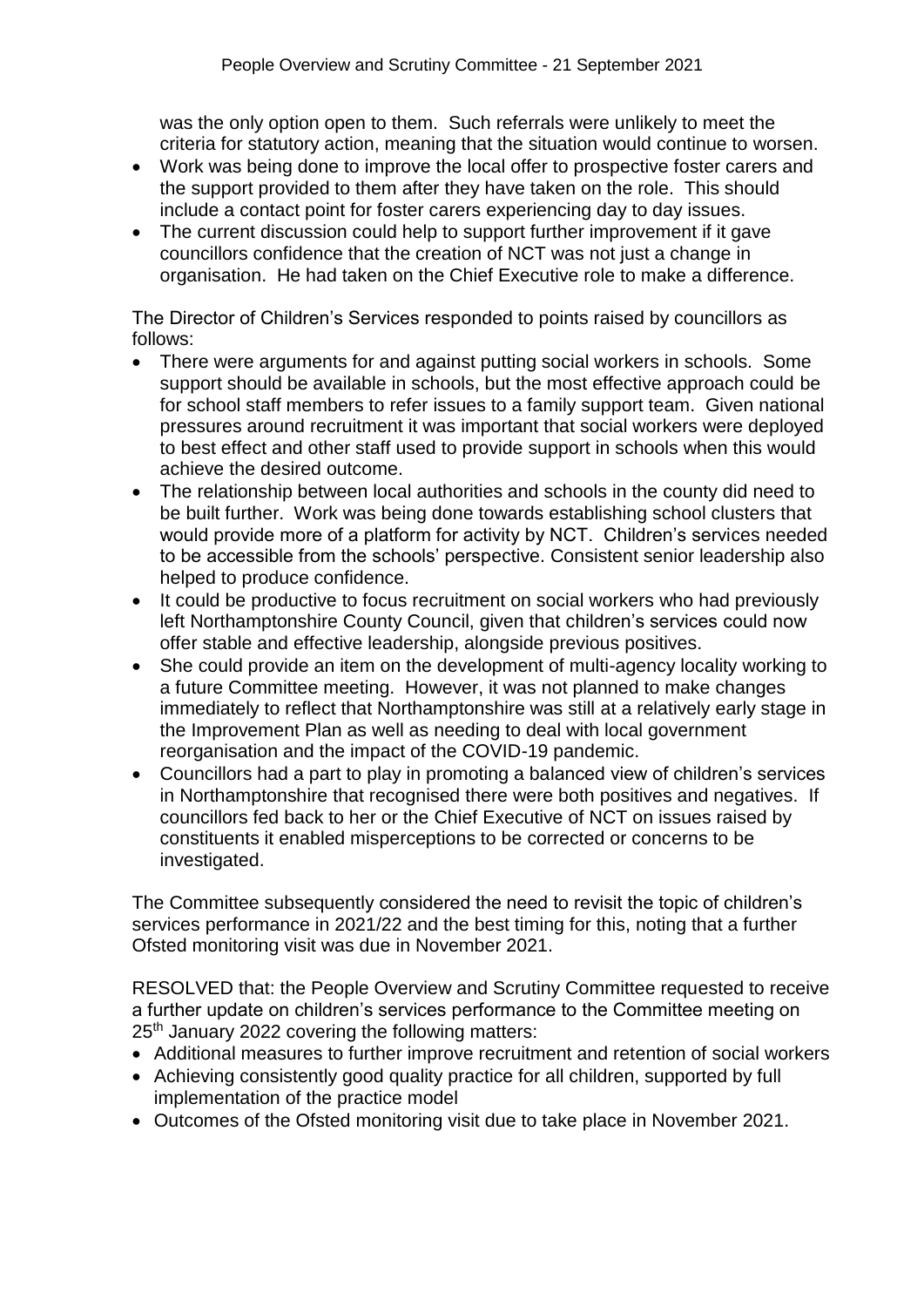### 17. **Scope for Task and Finish Scrutiny Review - Child and adolescent mental health and the risk of self-harm**

The Democratic Services Assistant Manager presented the draft scope, which had been developed with the Chair and informed by her preliminary discussions with relevant senior officers. The Committee was asked to consider and approve the scope. This could include establishing priorities in view of the identification of iCAN as a subject for task and finish work earlier at the current meeting.

The Committee considered the proposed scope. It was suggested that the Committee should appoint a member or small group to give further consideration to it, to take account of the establishment of the iCAN scrutiny panel. Committee members expressed an interest in this work. It was noted that other non-executive councillors could then be invited to join the scrutiny panel. The final scope could be reported back to the Committee, although without holding up work as far as possible. The Northamptonshire Youth Offending Service Plan 2021/22 presented to the Council meeting on 23rd September 2021 was highlighted as potential background information for the scrutiny review.

RESOLVED that: the People Overview and Scrutiny Committee:

- a) Agreed to appoint Councillors Nick Sturges-Alex (chair), Rosie Herring and Sue Sharps to give further consideration to the scope for the proposed scrutiny review, to take into account the establishment by the Committee of another task-andfinish panel to scrutinise the iCAN programme.
- b) Agreed that an invitation be sent to all non-executive councillors to make up a task-and-finish panel to carry out the proposed scrutiny review together with Councillors Sturges-Alex, Herring and Sharps.
- c) Agreed that the scope for the proposed scrutiny review be reported back to the Committee meeting on 16<sup>th</sup> November 2021.

## 18. **Work Programming Event**

The Chair advised that the proposed time for the Committee's Work Programming event was 21<sup>st</sup> October 2021 at 6.00pm at One Angel Square, Northampton. The Chair invited members to raise any points relating to the event that they wished the Committee to consider.

RESOLVED that: the People Overview and Scrutiny Committee agreed that its Work Programming event be held on 21<sup>st</sup> October 2021 at 6.00pm at One Angel Square.

## 19. **Review of Committee Work Programme 2021/2022**

The Chair introduced the report setting out the latest version of the Work Programme.

The Committee considered the report. It was suggested that food poverty would be covered by the Anti-Poverty Strategy and did not therefore need to be listed as a separate item on the Work Programme. It was noted that matters identified earlier in the current meeting would need to be incorporated in the Work Programme and it would also be influenced by the forthcoming Work Programming event.